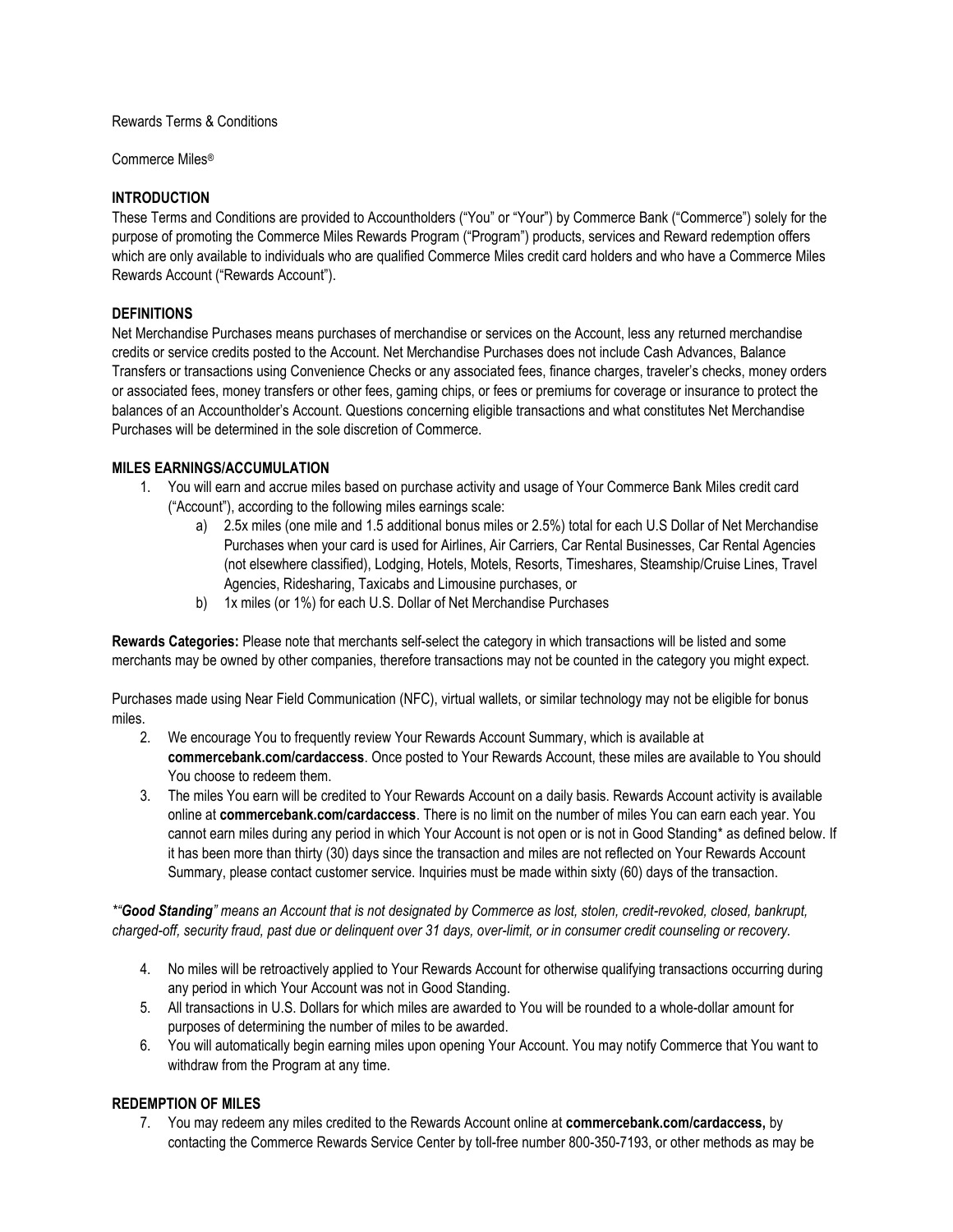available from time-to-time and identified by Commerce. Redemptions are subject to miles availability and other requirements contained in these Terms and Conditions.

- 8. Your miles will not be available for redemption until posted to Your Rewards Account regardless of the date of the transaction for which miles are earned.
- 9. Your miles may only be redeemed if Your Account and Your Rewards Account are in Good Standing at the time of any miles redemption.
- 10. Miles earned by You on multiple Accounts enrolled in the Program will be consolidated and reported in a single Rewards Account. Consolidation of miles into one Rewards Account will be based upon the person, as determined by Commerce, identified by name and social security number as the Primary Accountholder on each Account. The Primary Accountholder is the individual whose name appears first on the Account. Notwithstanding Miles Gifting Redemption, miles are not Your property and may not be assigned or transferred to any person (including upon death or as a part of a domestic relations matter). Miles have no cash value, no surrender value and no transfer value and cannot be used to offset any amount due from You to Commerce on the Account.
- 11. Miles used by You for redemption will be those unredeemed miles that have been on the Rewards Account the longest time.
- 12. Miles earned by You may only be redeemed for an Airline Ticket Credit Redemption, a Cash Back Redemption (see below for definition of Cash Back Redemption), a Gift Card Redemption, an Electronic Retail Gift Card or "eGift", a Merchandise Redemption or a Miles Gifting Redemption (collectively, a "Redemption Reward" or "Reward"). All redemptions are final. Commerce is not responsible for Rewards or correspondence lost or delayed due to U.S. Mail delivery.

#### **AIRLINE TICKET CREDIT REDEMPTION**

- 13. An **Airline Ticket Credit Redemption** provides a specific U.S. Dollar maximum allowance off any class airline ticket ("Ticket") on any airline carrier, to any destination, with no restrictions, blackout dates or seating limitations provided the Ticket is purchased through the Commerce Bank Rewards Service Center. Use of an Airline Ticket Credit Redemption for a specific travel itinerary will be limited by the availability as displayed or published in an airline industry Global Distribution System (such as Apollo) of airline carriers, traveling dates, flight schedules, fares, seating as well as airport restrictions or security restrictions such as those imposed by the U.S. Homeland Security Department or other federal or state agencies or regulatory authorities.
- 14. The minimum redemption level is 10,000 miles per ticket. The cost of any Ticket that exceeds the amount of the Airline Ticket Credit Redemption must be paid at the time of the Reward redemption. The cost of any Ticket that is less than the amount of the Airline Ticket Credit Redemption will not result in the payment to You of the difference between the Airline Ticket Credit Redemption amount and the actual cost of the Ticket. Travel arrangements requiring issuance of paper Tickets must be booked at least five (5) Business Days prior to the scheduled day of airline travel to allow sufficient time for receipt of the Ticket and any other travel documents. A "Business Day" shall mean a day other than a Saturday, Sunday, federal holiday or other day on which commercial banks are authorized or required by law to close.
- 15. Airline tickets are NON-REFUNDABLE and NON-CHANGEABLE unless permitted by the terms of the fare and are subject to airline rules, penalties and fare difference charges. This includes taxes, destination charges and any other applicable fees. Applicable Charges – Online Airline Ticket Credit Redemption:
	- I. Airline Ticket Credit Redemption Fee \$00.00
	- II. Companion Ticket Fee for Tickets booked not utilizing Reward miles \$00.00
	- III. Paper Ticket Fee for those bookings requiring a paper Ticket \$14.95 Applicable Charges Rewards Service Center Airline Ticket Credit Redemption
	- IV. Airline Ticket Credit Redemption Fee \$40.00
	- V. Companion Ticket Fee for Tickets booked not utilizing Reward miles \$40.00
	- VI. Paper Ticket Fee for those bookings requiring a paper Ticket \$14.95

Additionally, all Tickets will be subject to applicable airline fees, penalties, and/or rules and restrictions.

- 16. Tickets for airline Rewards seats are limited to class of service/fare basis; capacity controlled and are subject to availability. NOTE: Specific seat assignments cannot be guaranteed. The agency will make their best effort to request Your preference. However, we recommend following-up with the airline directly to ensure Your seat request. When schedule changes occur, You must re-request a new seat assignment.
- 17. Neither Commerce nor its third-party service providers, their respective employees, officers, affiliates or agents maintains any control over the personnel, equipment or operations of any airline carrier. The passage contract in use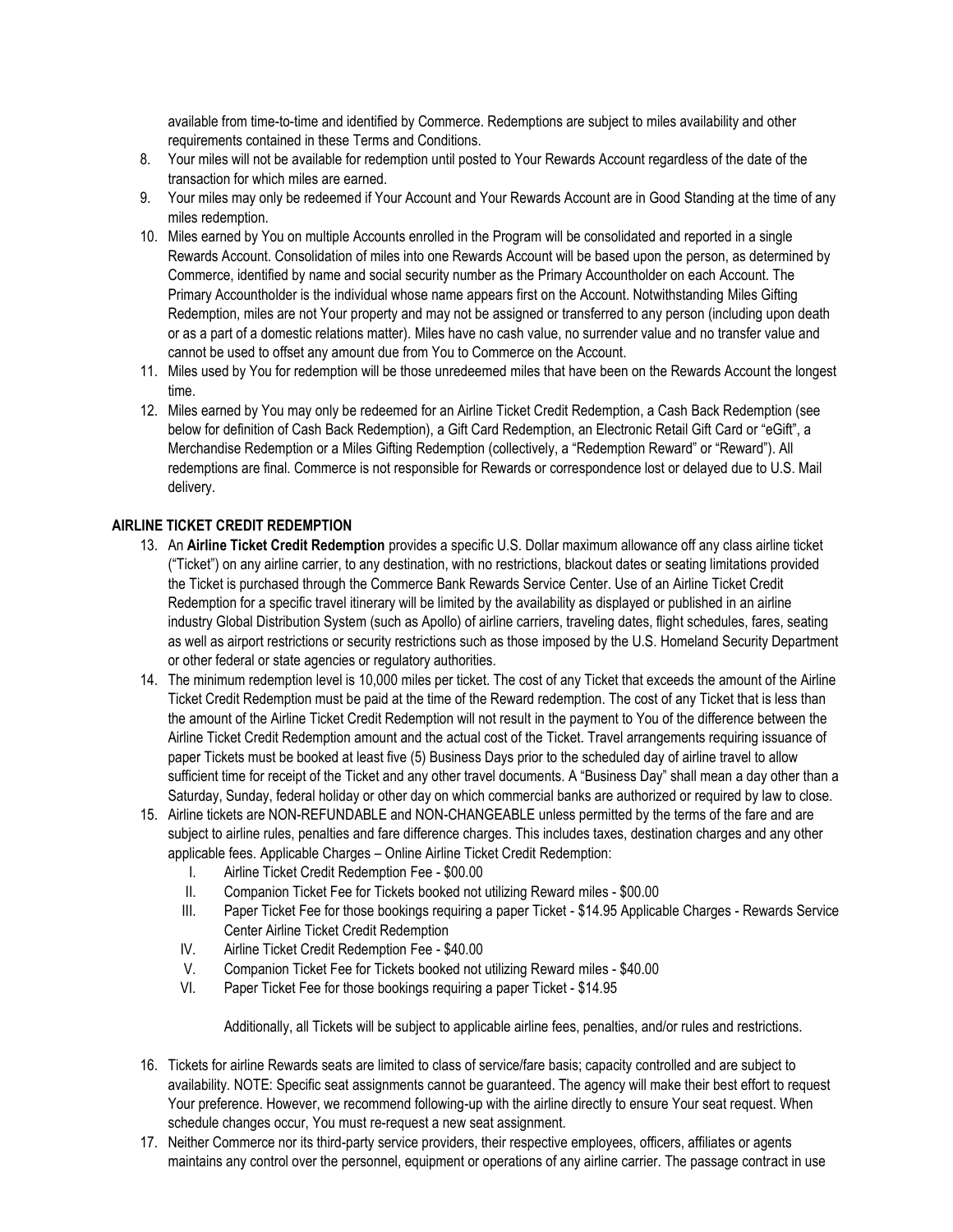by the airlines, and other carriers will constitute the sole contract between You/Your travel companions and the carriers. The responsibility of any airline carrier to You/Your travel companion is limited to the airline carrier's contractual and statutory liability as a common carrier.

- 18. Neither Commerce nor its third-party service providers, their respective employees, officers, affiliates or agents shall be liable for any bodily harm and/or property damage which may result from Your participation in the Program, Airline Ticket Credit Redemption, nor for the performance by the airlines of the ticketed transportation. Commerce does not guarantee the availability of any flight on any airline or seats on any such flight. Commerce does not endorse, guarantee or warrant the goods and services offered by any airline.
- 19. Unused lost, stolen, or otherwise destroyed Tickets or documents are not reusable or replaceable. Miles are considered fully redeemed when an airline Ticket is issued and mailed or emailed to You.

# **CASH BACK REDEMPTION**

- 20. A **Cash Back Redemption** provides a specific U.S. Dollar amount that, upon redemption of miles, is applied as a statement credit to Your Account. A minimum of 2,500 miles is needed to redeem for Cash Back. Values for non-Cash Back redemption items such as merchandise, gift cards, and travel may vary.
- 21. A Cash Back Redemption credited to Your Account will not substitute for Your minimum payment obligation.
- 22. Cash Back Redemptions will be credited to Your Account within two (2) Business Days of Your redemption.

#### **GIFT CARD/GIFT CERTIFICATE/ELECTRONIC RETAIL GIFT CARD or "eGift" REDEMPTION**

- 23. A **Gift Card/Gift Certificate/Electronic Retail Gift Card or "eGift" Redemption** allows You to redeem miles for gift cards/gift certificates/electronic retail gift cards or "eGifts" in various U.S. Dollar amounts for participating merchants. The complete variety of gift card/gift certificate/Electronic Retail Gift Card Rewards is subject to change and any merchant's participation may be discontinued at any time without notice.
- 24. The Commerce Rewards Service Center will endeavor to issue a gift card/gift certificate within 7-10 Business Days of Your request. At the time of the gift card/gift certificate redemption, the Rewards Center will reduce Your miles total by the number of miles used to obtain the Reward(s). Electronic Retail Gift Cards ("eGift") will be sent within three (3) business days to the email address (and/or mobile phone) specified when the order was placed. For text delivery, message & data rates may apply. The mobile carriers are not liable for delayed or undelivered messages.
- 25. Gift cards/gift certificates/electronic retail gift cards will not be personalized and are transferable.
- 26. Gift cards/gift certificates/electronic retail gift cards must be presented to participating merchant partner for use. The Commerce Rewards Service Center and Commerce make no guarantees, warranties or representations of any kind, expressed or implied with respect to the goods or services offered by any participating merchant; and shall not be liable for any loss, expense, accident, injury or inconvenience that may arise in connection with the use of such Rewards; or as a result of any defect in or failure of such Rewards. The Commerce Rewards Service Center specifically disclaims any defect in or failure of such Rewards. The Commerce Rewards Service Center and Commerce specifically disclaim any implied warranties of merchantability or fitness for a particular purpose. You are responsible for any taxes, fees, assessments or other charges, if applicable to any gift card/gift certificate/electronic retail gift card, including any late cancellation fees or other charges. Gift cards/gift certificates/electronic retail gift cards are void where prohibited by law. Use of any gift card/gift certificate/electronic retail gift card is subject to any additional restrictions contained on or with the gift card/gift certificate/electronic retail gift card. Please see the merchant's gift card/gift certificate/electronic retail gift card website and/or disclosures for additional terms and conditions, which are subject to change at merchant's sole discretion, if permitted by law.
- 27. A gift card/gift certificate/electronic retail gift card may only be used once. Mechanical reproductions, copies or facsimiles of gift card/gift certificate/electronic retail gift card will not be accepted. Additional terms and conditions appearing on the gift card/gift certificate/electronic retail gift card are to be interpreted in accordance with and are incorporated into these Terms and Conditions.
- 28. There are no refunds, exchanges, replacements or conversions for currency, credit, other miles or Rewards for noshows or unused portions of Rewards. Lost, stolen, destroyed or expired gift cards/gift certificates/electronic retail gift cards may not be reissued or replaced.
- 29. Gift cards/gift certificates/electronic retail gift cards can only be shipped within the United States and its Territories. Rush delivery is available for retail and dining gift certificates, theme park tickets, and movie tickets for additional miles. Items shipped rush delivery will be received within 2 business days. Rush delivery is not available for addresses outside of the United States.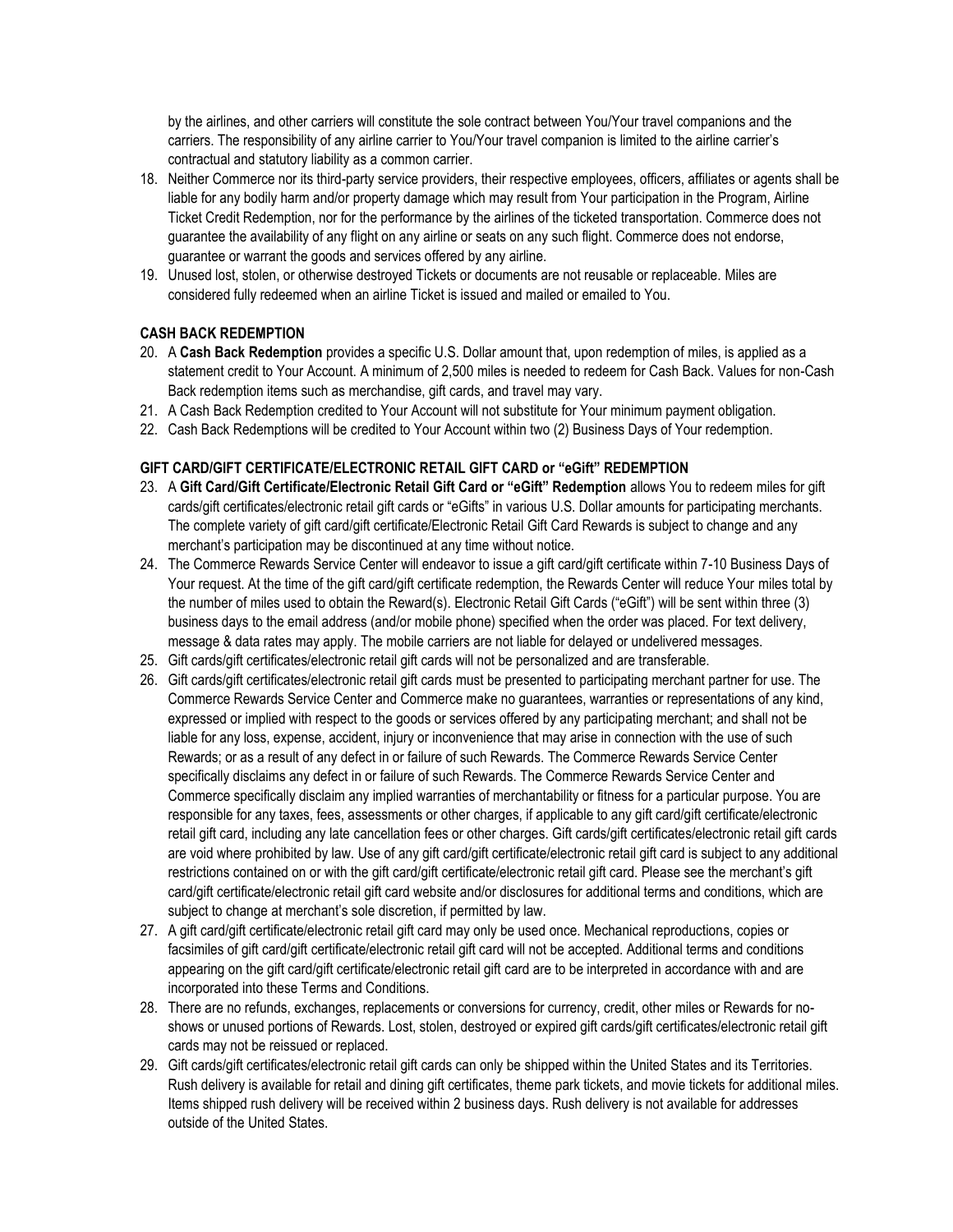- 30. Redemption of gift cards/gift certificates/electronic retail gift cards for the purpose of effecting a donation to charity are generally not tax deductible. You should check with Your tax advisor if You have further questions in this regard. Receipts stating the dollar value of the charitable donation made in connection with any redemption will not be given.
- 31. Neither Commerce nor its third-party service providers, their respective employees, officers, affiliates or agents assume any responsibility for, and will not be held liable for any loss, injury, death or damage to any person or property, as a result of an experience Reward, or in transit to or from said experience Reward or any cause whatsoever due to accidents, delays, cancellation due to nature, mechanical breakdown, strikes, acts of God, inconvenience, or irregularity which You may suffer by reason of an experience Reward. Neither Commerce nor its third-party service providers, their respective employees, officers, affiliates or agents assume any responsibility for any promises or claims, written or verbal, made by anyone other than those made in the Terms and Conditions provided herein.

# **MERCHANDISE REDEMPTION**

# 32. **General terms and conditions:**

Prices are guaranteed upon redemption. The cost of shipping, handling, and applicable taxes are included in the price shown for each item. Miles will be deducted at the time of redemption.

- I. Once you redeem, except for the limited exceptions listed under "Return Policy," your transaction is nonrefundable, and miles will not be reinstated.
- II. All product orders are subject to availability. The Commerce Rewards Service Center will contact you if an item is no longer available to determine if you want a substitution or a refund. We reserve the right to substitute similar items of equal or greater value.
- III. Product defects are covered by the manufacturer's warranty, if any; see manufacturer's website for details.
- IV. Items ordered at the same time may arrive separately.
- V. We cannot deliver to P.O., A.P.O., F.P.O. boxes, or any address outside the fifty United States and Puerto Rico. Some merchandise may not be shippable to Alaska, Hawaii or Puerto Rico.

# 33. **Shipping and Delivery Information:**

- I. Items sent by USPS, UPS or FedEx: a. Generally, in-stock merchandise will ship within 5 business days. Items that are not in stock will ship the day they become available. Addresses cannot be changed after order has been placed. When possible, refuse delivery from the shipper if the package appears damaged. If you are unable to refuse delivery for any reason and the package is visibly damaged, contact the Commerce Rewards Service Center at 800-350-7193 within 72 hours of delivery, and we will file a claim for you.
- II. Items sent by a trucking company:
	- a. Items may take 2 to 4 weeks to ship.
	- b. A daytime phone number must be provided. You will be contacted by the carrier to schedule an appointment for delivery between 9:00 am and 5:00 pm Monday - Friday. An adult, 18 years or older, must be present to inspect and sign for the delivery. The delivery crew will deliver the product to your shipping address and will usually bring it onto the premises.
	- c. Applicable large screen televisions, appliances and exercise equipment will be placed in the room of your choice (access permitting) and unboxed; packaging materials will be removed. If the screen is cracked or you plug the device in and it doesn't work, refuse delivery.
	- d. No items will be installed or set up.
	- e. Please inspect all items when delivered by the delivery team; plug in electronic devices (if feasible) so you know they are working.
	- f. If the item appears to be damaged or defective, you should refuse the delivery and contact us at 800-350-7193. Once you accept delivery, no refunds, exchanges, or replacements will be allowed, and the manufacturer's warranty does not cover any damage that may have occurred during shipping.

# 34. **Return Policy**:

- i. Except as expressly provided below and in sections 34ii(c) and 34ii(f) of the Shipping and Delivery section above, items are nonrefundable and nonreturnable.
- ii. Please call 800-350-7193 if you believe you received the incorrect item, so we can verify what you received compared to the order placed. If we confirm that an incorrect item was shipped, the item can be returned and upon receipt, miles will be credited to your account.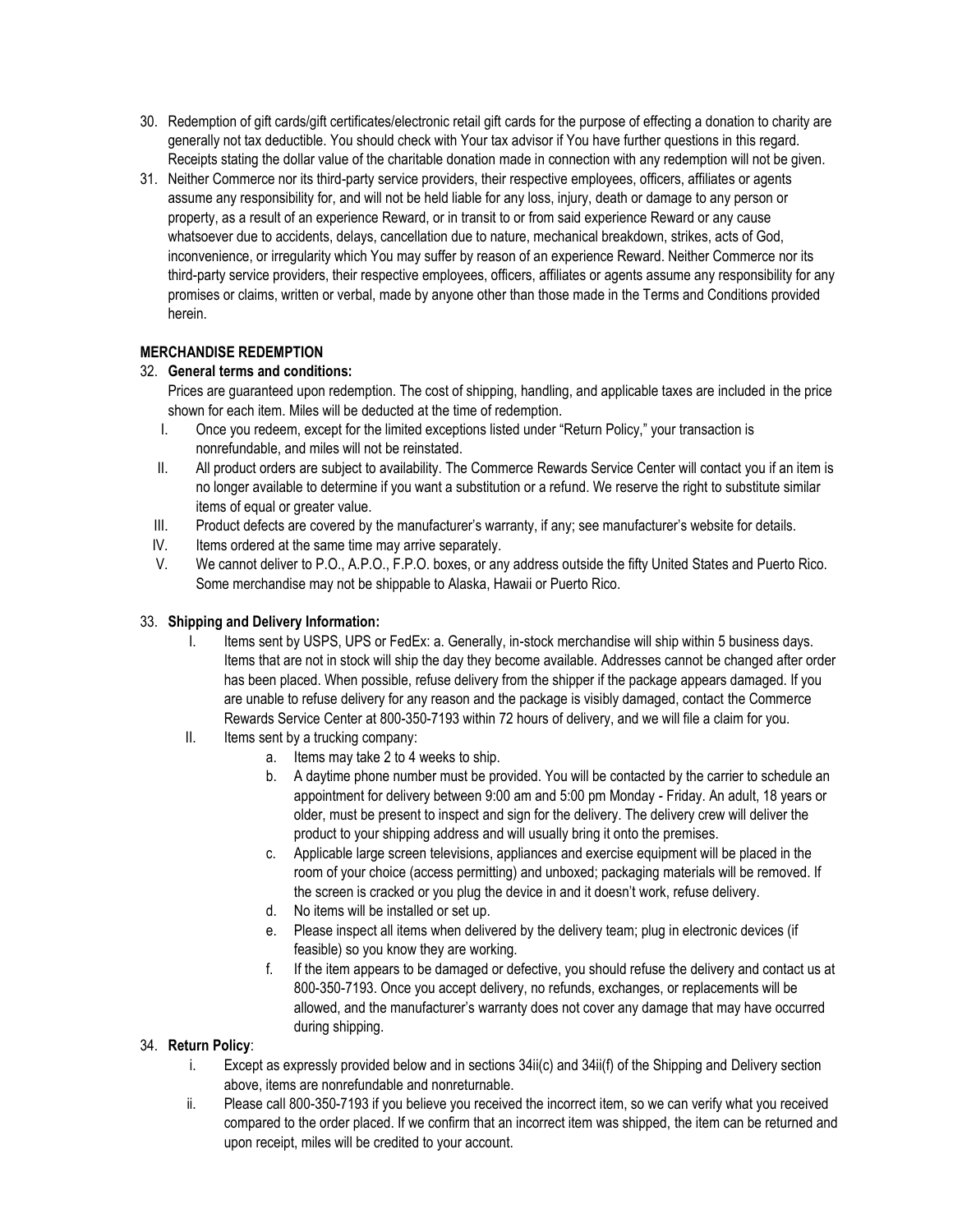#### **FUEL DISCOUNT REDEMPTION**

- 35. This discount may be redeemed for the purchase of fuel at participating BP and Shell locations in the United States.\* Visit **www.commercebank.com/rewards** and select "Point of Sale" from the "Redeem" menu for Fuel Discount locations.
- 36. "Fuel Discount" refers to the amount of money off you will receive per gallon of gasoline purchased up to a maximum of twenty (20) gallons per transaction.
- 37. Discounts are limited to a maximum of twenty (20) gallons per redemption.
- 38. Redemption transactions are subject to the "use it or lose it" rule. This means once the user accepts this offer, the user must dispense all twenty (20) gallons of gasoline to maximize savings. Any unused portion of the 20-gallon limit will be forfeited and will not carry over to a future transaction.
- 39. Fuel Discounts are not refundable, replaceable, or transferable for cash, credit, or other rewards under any circumstances unless required by applicable law.
- 40. Fuel Discounts may not be combined with any other discount offers, promotions, or other fuel rewards programs.
- 41. Fuel Discounts may only be used for motor fuel transactions.
- 42. The price per gallon will be reduced by the cents off per gallon indicated in the applicable Fuel Discounts offer based on user's available reward miles.
- 43. User may redeem Fuel Discounts at the pump or inside the service station.
- 44. Use of this redemption offer constitutes acceptance of the terms and conditions accompanying this rewards card. \*For participating BP locations, **[Click Here](https://www.mybpstation.com/station-finder)**. \*For participating Shell locations, **[Click Here](https://www.shell.us/motorist/gas-station-near-me.html)**

# **MILES GIFTING REDEMPTION**

- 45. A **Miles Gifting Redemption** allows You to gift miles to any Commerce customer who has obtained a Rewards Account in Qualified Programs. Additionally, You can utilize a Miles Gifting Redemption to combine Your earnings from multiple Commerce credit card accounts enrolled in Qualified Programs. Qualified Programs include Commerce Miles Rewards, Commerce Bank Rewards, Commerce Signature Rewards, Commerce Bank World Elite Rewards and other rewards programs that may be added by Commerce, at Commerce's discretion.
- 46. To gift miles, You must provide the credit card Account number and last name of the person You will be gifting miles to. Commerce will not provide this information. Once miles have been gifted, these miles will be deducted from Your Rewards Account.

# **MILES EXPIRATION**

- 47. All miles earned by You will accrue to and be available for redemption by You for four (4) years from the calendar quarter in which those miles are posted to Your Rewards Account. Accrued, unredeemed miles on the Rewards Account that were placed on the Rewards Account during the fourth preceding calendar year quarter expire and will be deducted from the Accountholder's Rewards Account balance of available, unredeemed miles as of the end of that quarter. *(Example: unredeemed miles that were credited to a Rewards Account during the first quarter of the year 2020 will expire and be deducted from the Rewards Account at the end of the first quarter of the year 2024.)* Miles due to expire at the end of the current quarter will be shown on your Rewards Account Summary online at commercebank.com/cardaccess.
- 48. All miles gifted to You, through Miles Gifting Redemptions will accrue to and be available for redemption by You for one (1) year from the calendar quarter in which those miles are posted to Your Rewards Account. Accrued, unredeemed miles that were gifted to the Rewards Account during the one preceding calendar year quarter expire and will be deducted from the Accountholder's Rewards Account balance of available, unredeemed miles as of the end of that quarter. *(Example: unredeemed miles that were gifted to a Rewards Account during the first quarter of the year 2020* will expire and be deducted from the Rewards Account at the end of the first quarter of the year 2021.)
- 49. Miles due to expire within the next ninety (90) days will be shown on Your Rewards Account Summary online at commercebank.com/cardaccess. There are no credits, exchanges or refunds on unused miles. All unredeemed miles on Your Rewards Account will, on the day of Rewards Account closure, be forfeited if Your Rewards Account is closed for any reason.

# **GENERAL TERMS/CONDITIONS**

50. Commerce reserves the right, in its sole discretion, to suspend, cancel or modify the Program at any time and for any reason and without prior notice. Administrative services and travel agency services are provided by third-party service providers.